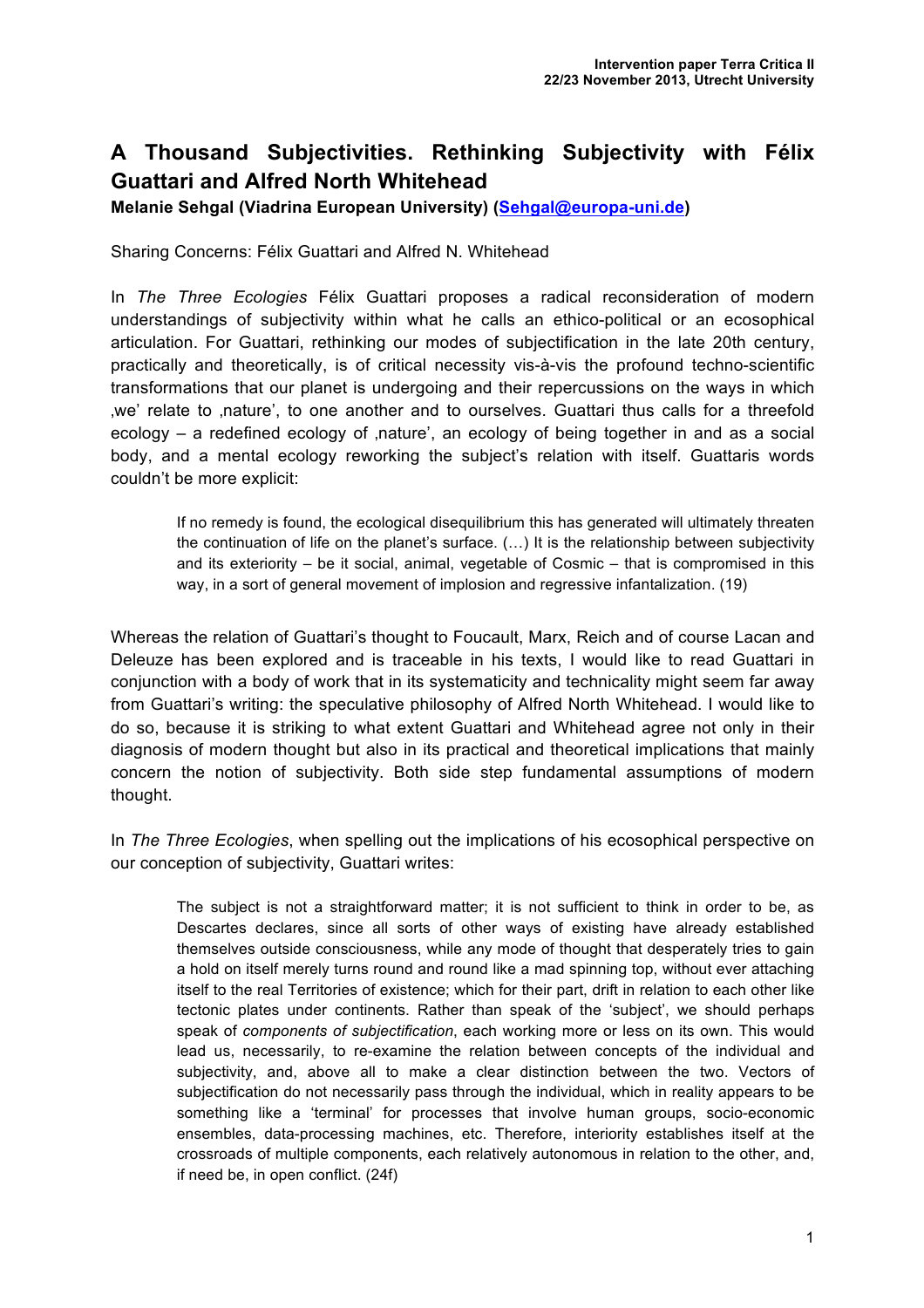Guattari's programmatic formulation of processes of subjectification decidedly goes against the grain of the notions of subjectivity as we have inherited them from the modern philosophical canon. His critique of these conceptions of subjectivity can be distinguished into four components: Firstly, Guattari denies the equation, so prominent, if mostly merely implicitly presupposed, of subjectivity and consciousness. In this vein, he secondly questions the equation between the subject and the individual. Thirdly, for Guattari, the subject is not a starting point, it does not constitute what is given and forms the precondition of experience, rather, in a sort of inversion of modern conceptions, it is the *terminus,* the outcome of a process of subjectivation that itself has 'vector'-like qualities. The fourth point is implied in the third as well as in Guattari's emphasis on the fact that the three ecologies cannot be thought of in separation of one another: It concerns the way in which the concept of subjectivity is spelled out in relation to 'nature' and 'the other'.

It is striking to what extent not only would Whitehead have agreed to this diagnosis and necessity but also to what extent the orientation in which to search for new ways of thinking about subjectivity and their precise formulation and even vocabulary overlaps. Whitehead emphasises precisely the same aspects as Guattari in his disagreement with modern notions of subjectivity: the critique of the equation of subjectivity and consciousness as well as of subjectivity and individuality, a conception of the subject not as starting point but rather endpoint of processes of subjectification as well as the necessity to not only rethink subjectivity per se, but to rethink the notions of subjectivity in relation to the concept of nature as the other. The outcome in Whitehead's case is a radically non-anthropocentric concept of subjectivity, a metaphysics of a thousand subjectivities. In sketching out Guattari's and Whitehead's revision of subjectivity – towards a thought of subjectification and a thousand subjectivities –, I would like to trace the way in which Guattari's, and in this reading also Whitehead's, threefold reconsideration of ecology at the same time implies a reconsideration of critique, of modes of critical thinking, as critique itself has historically and systematically implied a strong and often very modern notion of subjectivity.

## Nature and Subjectivity or Modern Habits of Thought

Guattari's text is written from the midst of the political struggles of the 80ies and everyday day life in the psychiatric clinic of La Borde. His world seems far apart from Whitehead's, the mathematician who, late in his life, found himself working on a new metaphysics, even a cosmology. Yet, I think what they shared is a reading of and a concern for the world that they inherited and inhabited, a concern that makes their convergences in thought, despite appearances, somewhat less surprising. Guattari's three ecologies can be read as an answer to Whiteheads diagnosis of the modern constellation, a somewhat more practical, less technical answer than Whitehead himself gave, which was the construction of a new metaphysics and cosmology. *Process and Reality* can, as Isabelle Stengers has pointed out, be read as an answer to a certain reading of the modern constellation that for Whitehead was structured by what he called 'the bifurcation of nature'. It is thus a 'situated metaphysics'.<sup>1</sup>

<sup>&</sup>lt;sup>1</sup> Melanie Sehgal: "A Situated Metaphysics. Things, History and Pragmatic Speculation in A. N. Whitehead". In: *The Allure of Things.* Roland Faber, Andrew Goffey (Hg), London: Bloomsbury, 2014.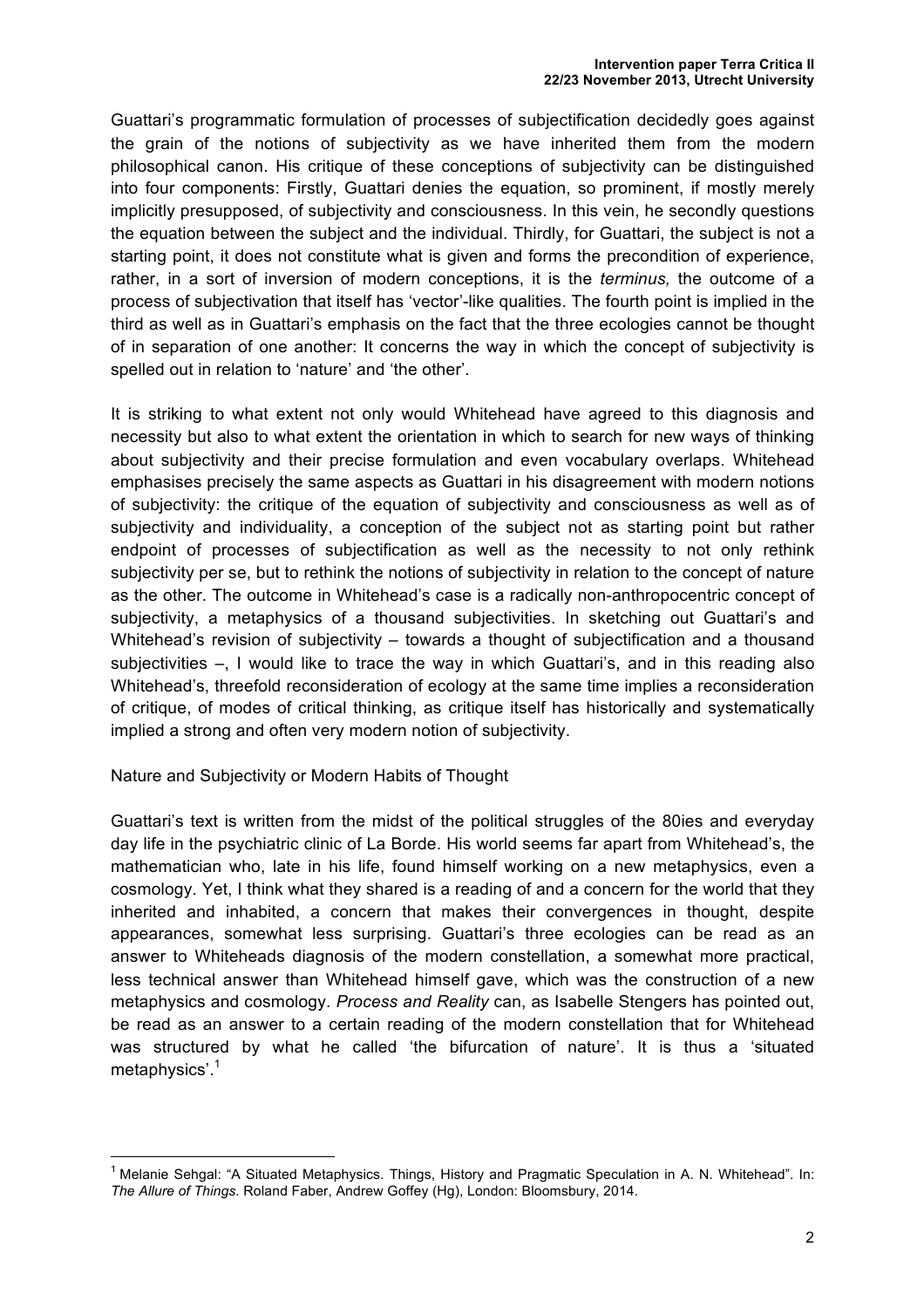## **Intervention paper Terra Critica II 22/23 November 2013, Utrecht University**

For Whitehead modernity was marked by a fundamental incoherence, a "radical inconsistency [that] accounts for much that is half-hearted and wavering in our civilization" (SMW 76). He locates this inconsistency at the heart of modern thought in the concept of nature. Nature 'bifurcates' within the modern framework, because there is on the one hand nature as it is the object of scientific query – molecules, atoms that function mechanistically – but this nature is never perceived as such. On the other hand there is nature as it is perceived, with its qualities and values. As a consequence, for modernity it is the human subject that endows 'bare nature' with qualities (such as warmth, colour) and value. $2$ Whitehead's primary concern is not with the technicality of correct reasoning though he points out that at the basis of this constellation there is a logical fallacy, taking an abstraction (the Newtonian conception of matter) for the concrete itself. Whitehead's problem with the bifurcation is first and foremost empiricist and ethical. His objection to the bifurcation theories is an empiricist one, because they are inconsistent with experience. Everything that doesn't fit into the materialist scheme is in consequence explained away, it is denied the status of existence proper, defaced as merely illusory, merely subjective. The problem thus lies with the worldly consequences of this bifurcation, this way of thinking about nature, because for Whitehead – as a pragmatist – concepts do not mirror the world, but have consequences *in* it. Concepts form habits, of thought as well as of action, they affect how those who use them act in and relate to the world they are part of. And for Whitehead the bifurcation theories have disastrous consequences, consequences that seem not less but only more virulent today. Whitehead is concerned with the way that scientific materialism has shaped the mentality of the modern world, the way in which scientific thinking has become part of the cultural imaginary, far beyond the realm of the sciences themselves. The bifurcation of nature describes a cultural situation, a discourse, or what Whitehead terms 'civilization', a kind of metaphysics, that remains implicit but nevertheless dominant and powerful in a certain epoch. I think that Whitehead's conception of a bifurcated nature offers a plausible reading of the ecological crises that Guattari so forcefully described.<sup>3</sup> Within this frame, nature becomes not only wholly 'other', but is deprived of qualities and values *for its own sake*, to use a phrasing that frequently occurs in Whitehead's writing, thus enabling and legitimizing all kinds of exploitation and impoverished modes of relating.

Read through this historical as well as systematic perspective, the bifurcation of nature marks a defeat for philosophy according to Whitehead. It marks a defeat, because philosophy no longer accomplishes its task: taking care of the abstractions that circulate in an epoch, a culture.<sup>4</sup> In Whitehead's reading, modern philosophy rightly rejects the materialist doctrine as adequate description of the mind, the subjective, but it implicitly accepts it as adequate description of nature because it retreats from the realm of nature altogether (thus instantiating the two cultures). In that way scientific materialism with its notion of bare facts, bare matter, remains unquestioned, it is simply *supplemented* by the

<sup>&</sup>lt;sup>2</sup> "What I am essentially protesting against is the bifurcation of nature into two systems of reality, which, in so far as they are real, are real in different senses. One reality would be the entities such as electrons which are the study of speculative physics. This would be the reality which is there for knowledge; although on this theory it is never known. For what is known is the other sort of reality, which is the byplay of the mind. Thus there would be two natures, one is the conjecture and the other is the dream" (CN 30).

Both think about ecology without appealing to a conservational scheme, that would presuppose the distinction between a realm culture and a realm nature that need to be separated in order to preserve the latter.

 $4$  "You cannot think without abstractions; accordingly it is of the utmost importance to be vigilant in critically revising your modes of abstraction. It is here that philosophy finds its niche as essential to the healthy progress of society. It is the critic of abstractions. [...] An active school of philosophy is quite as important for the locomotion of ideas, as is an active school of railways engineers for the locomotion of fuel" (SMW 59).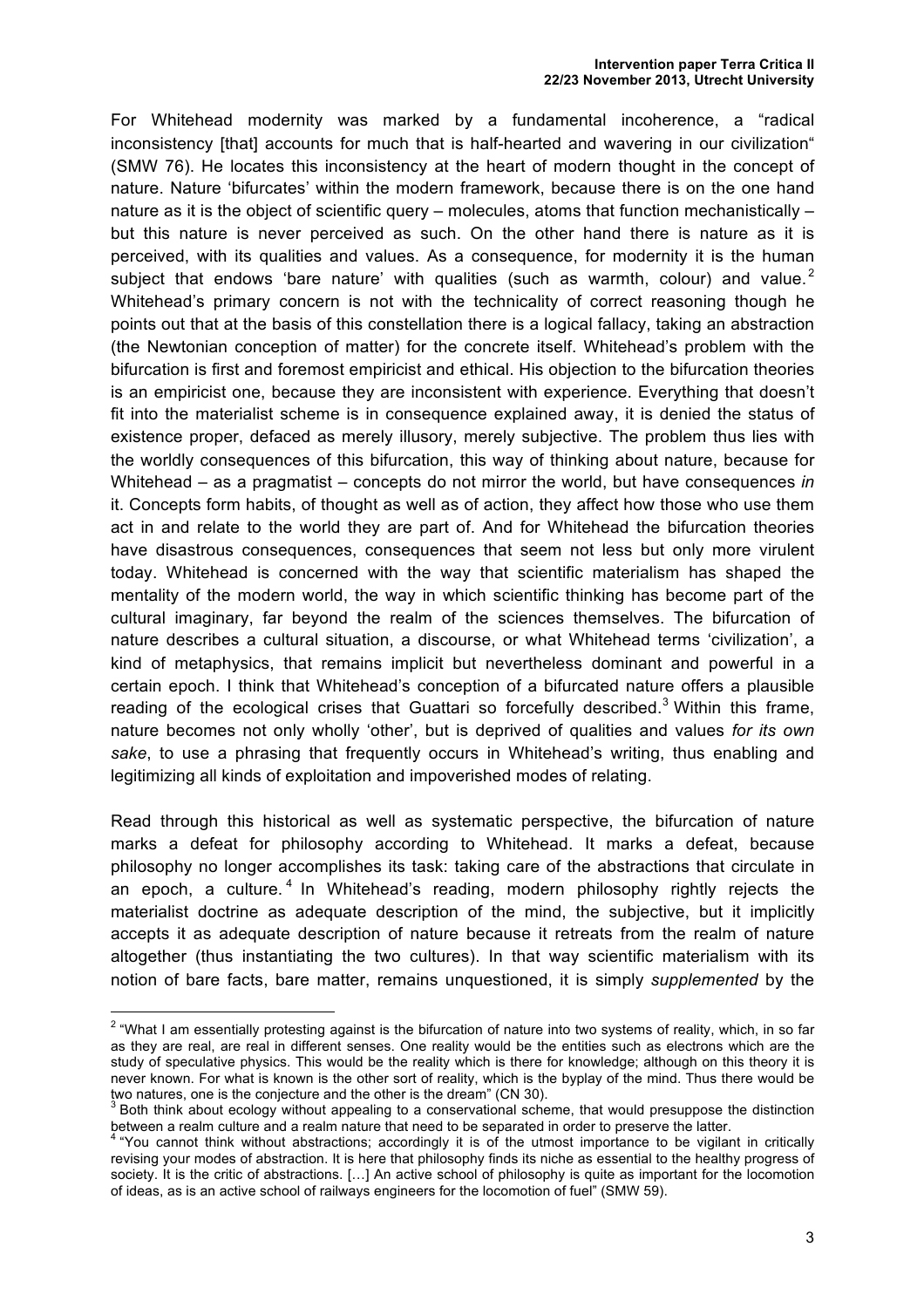realm of subjectivity. Rather than pointing out the logical fallacy – mistaking an abstraction, the Newtonian conception of matter, for reality itself, for what is most concrete – and insisting on the fact that "something important had been left out" (SMW 77) in the materialist scheme as the romantic poets did, the canon of modern philosophy 'indulges in brilliant feats of explaining away'. Modern theories of subjectivity then, for Whitehead, rest on these prior assumptions of a bifurcated nature. If Whitehead reads the philosophies from Descartes, to Hume, Locke and Kant as an implicit response to the bifurcation theories, it is not surprising that as a response, *because* it is implicit, it remains deeply steeped in this configuration.

## Actual Entities or A Thousand Subjecitivies

Whitehead derives a task from this reading of the modern constellation – to construct a metaphysics in which nature doesn't bifurcate, a metaphysics that therefore not only implies a radical reworking of the way we think about nature but also about how we conceptualize subjectivity. At the core of this project there is one concept, that Whitehead constructs in order to avoid the fallacy of misplaced concreteness that marks modern thought with its idea of the most concrete as simply located, as mere matter, and its distinction in two kinds of fundamentally different entities: the concept of 'actual entity'. 'Actual entity' is Whitehead's term for all that exists in the full sense of what it means to exist. Actual entities designate *the concrete*. The ambition of this concept is a monist one – to be able to account for all kinds of existence –, but it is also a pluralistic one: to be able to account for the diversity of existence.<sup>5</sup> The most important feature of an actual entity is its temporality: it becomes (and perishes), in an *atomic* temporality that Whitehead describes as processes of synthesis, of 'concrescence'. In describing actual entities Whitehead heavily draws on concepts that have been forged – by Kant, Locke, Descartes – in order to describe subjectivity. Whitehead uses these terms, because within these lines of thought he finds a vocabulary that was constructed precisely to describe processes of 'coming together', of synthesis. But he makes slight modifications – he suspends the implicit presupposition in these theories of the bifurcation of nature. Therefore, actual entities *are* subjects for Whitehead, but they are not *human* subjects. Actual entities echo the Leibnizian monads in the sense that they are situated on a metaphysical level that spans the realms of nature and culture, the human and the non-human, the living and the inanimate. *Everything* is constituted by actual entities – they are "the final real things of which the world is made up" of (PR 18). Actual entities are processes that he describes as processes of feeling, feeling the manifold data – and for Whitehead, as for Leibniz, this data comprises the world in its entirety – and turns it into the unity of its individual 'satisfaction'. They are constituted by mutual intra-actions (to borrow a term from Karen Barad) that Whitehead calls 'prehensions', dropping the various prefixes like apprehension, comprehension that would bind these processes again implicitly to the human realm of perception and conception. Each actual entity constitutes itself through a 'decision', incorporating and eliminating what matters into its very constitution. Actual entities express their perspective on the universe, according to what matters to them, and once constituted, it becomes 'immortal', it becomes the data for new prehensions of new actual entities. $6$ 

<sup>5</sup> "Actual entities […] are the final real things of which the world is made up. There is no going behind actual entities to find anything more real. They differ among themselves […] But, though there are gradations of importance, and diversities of function, yet in the principles which actuality exemplifies all are on the same level. The final facts are, all alike, actual entities" (Whitehead, *Process and Reality*, p.18). <sup>6</sup> "The many become one, and are increased by one" (PR 3).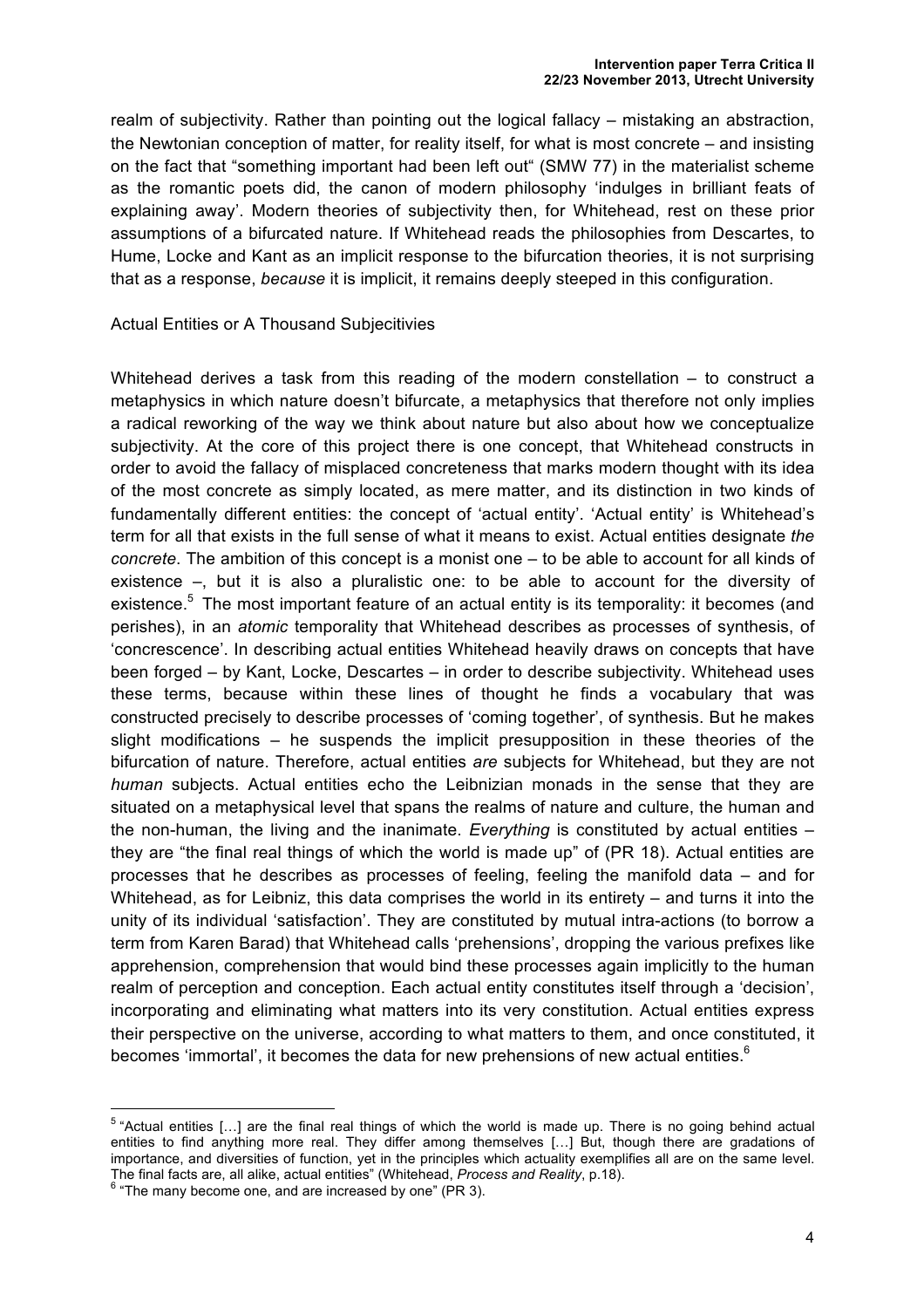Thus, even if Whitehead uses terms from psychology, like 'feeling' or 'prehension' in order to describe actual entities, the concept is decidedly not limited to human subjectivity. 'Feeling,' Whitehead insists, 'is a mere technical term.'<sup>7</sup> There is no anthropocentrism in this. To the contrary, it is a metaphysical and speculative generalization, which is Whitehead's way of countering the 'human exceptionalism' in modern thinking that distinguishes between entities that feel, on the one hand, and entities that are 'merely matter,' on the other. This radically changes the understanding of nature, but of course it also radically the notion of subjectivity. In fact, for Whitehead actual entities are subjects, or rather: 'subject-superjects', but subjectivity no longer only belongs to the human realm (what we are used to call subjects for Whitehead are societies, nexus of actual entities that form patterns of cohesion). Against modern habits of thought that let nature bifurcate, the ambition of the terms actual entity and 'feeling' is at the same time a *monist and a pluralist* one: to be a concept that can, in its generality, account for *all kinds* of existence. Looked at from the perspective of the bifurcation thesis, the technicality and strangeness of Whitehead's concepts finds an explanation: they seem weird, especially so to a philosophically trained mind, because they do not follow modern habits of thought and its bifurcations. From there a re-reading of the modern philosophical canon becomes possible, a reading that (with the particular kind of liberty that Whitehead takes in his readings of the history of philosophy) suspends assumptions that are basic to the philosophies of Kant or Locke.

For a longer version of this paper, I will explore the repercussions of this metaphysical notion of subjectivity for theories of the subject in the modern tradition, more precisely I will construe Whitehead's theory of the subject-superject as answering to the requirements formulated by Guattari, for a new theory of the subject, thus answering to the four aspects that according to Guattari such a theory would have to meet with: circumventing the implicit equations of subjectivity and consciousness (1) as well as of subjectivity and individuality (2), developing a concept of the subject that doesn't take the subject for granted, as a starting point and precondition but conceives of it as outcome and terminus of processes of subjectification (3) and lastly to reconsider the notion of subjectivity in relation to the concept of nature as the other.

But modern theories of the subject are, of course, not only *about* human subjectivity, they also imply a methodology, an epistemology. By looking at these theories through Whitehead's bifurcation thesis however, it can become clear that this methodology itself implies certain assumptions, first and foremost what Whitehead terms "the substance-quality doctrine of actuality" (PR 156). Thus fundamental assumptions of modern thought, that govern theory up until today, already qua its own practice, become questionable. Suspending these assumptions engages thought less in questions concerning the limitations of subjective knowledge but opens it up towards an experimental and speculative adventure of a thousand subjectivities. Via this re-reading of the modern canon (mainly Kant and Locke) it can become visible that rather than doing away with subjectivity, a way Whitehead's affirmation of metaphysics might and has (specially in recent 'speculative turns') been construed, Whitehead formulates a 'reformed subjectivist principle' of which the notion of actual entity is a key component. My hypothesis is that such a radically non-anthropocentric notion of subjectivity that no longer posits the subject as other to nature, can also account for modes of subjectification that do not follow the norms the 'I think, therefore I am' have accustomed

<sup>7</sup> Whitehead, *Process and Reality*, p.164.